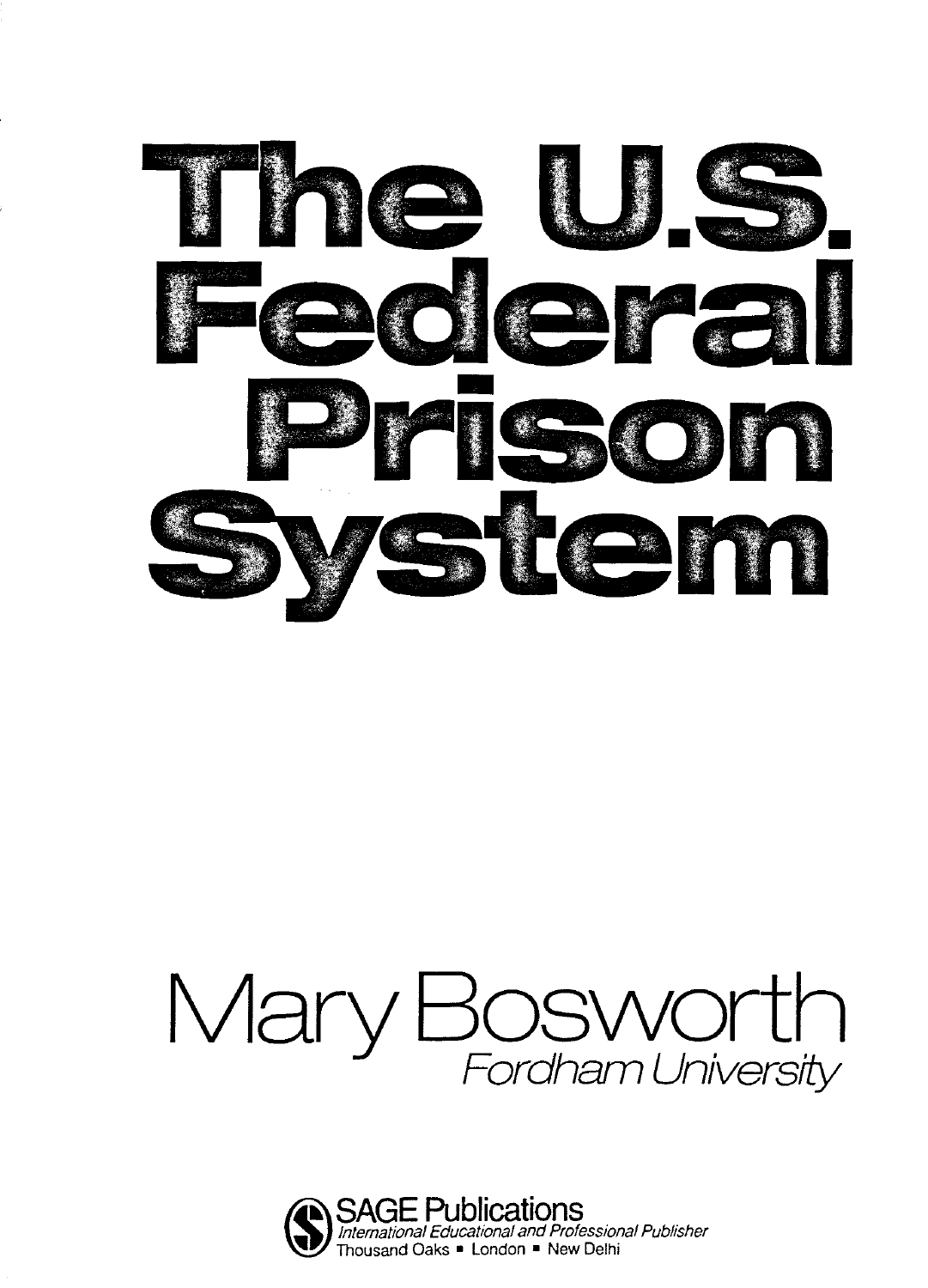## 

## **Contents**

| Acknowledgments                                                          | xi  |
|--------------------------------------------------------------------------|-----|
| <b>Part I: Overview</b>                                                  | 1   |
| 1. Introduction                                                          | 3   |
| 2. Views From Inside                                                     | 9   |
| <b>Part II: Bureau of Prisons Policy</b>                                 | 21  |
| 3. Arriving in Prison                                                    | 23  |
| 4. Architecture and Design                                               | 31  |
| 5. Classification and Security                                           | 45  |
| 6. Discipline                                                            | 53  |
| 7. Drugs and Substance Abuse Treatment                                   | 59  |
| 8. Education                                                             | 65  |
| 9. Food and Commissary                                                   | 73  |
| 10. Health and Medical Services                                          | 79  |
| 11. Private Prisons                                                      | 87  |
| 12. Release Preparation                                                  | 93  |
| 13. Religion                                                             | 99  |
| 14. Segregation, Death Row, and Supermaximum<br><b>Secure Facilities</b> | 105 |
| 15. Sexual Relations in Prison                                           | 113 |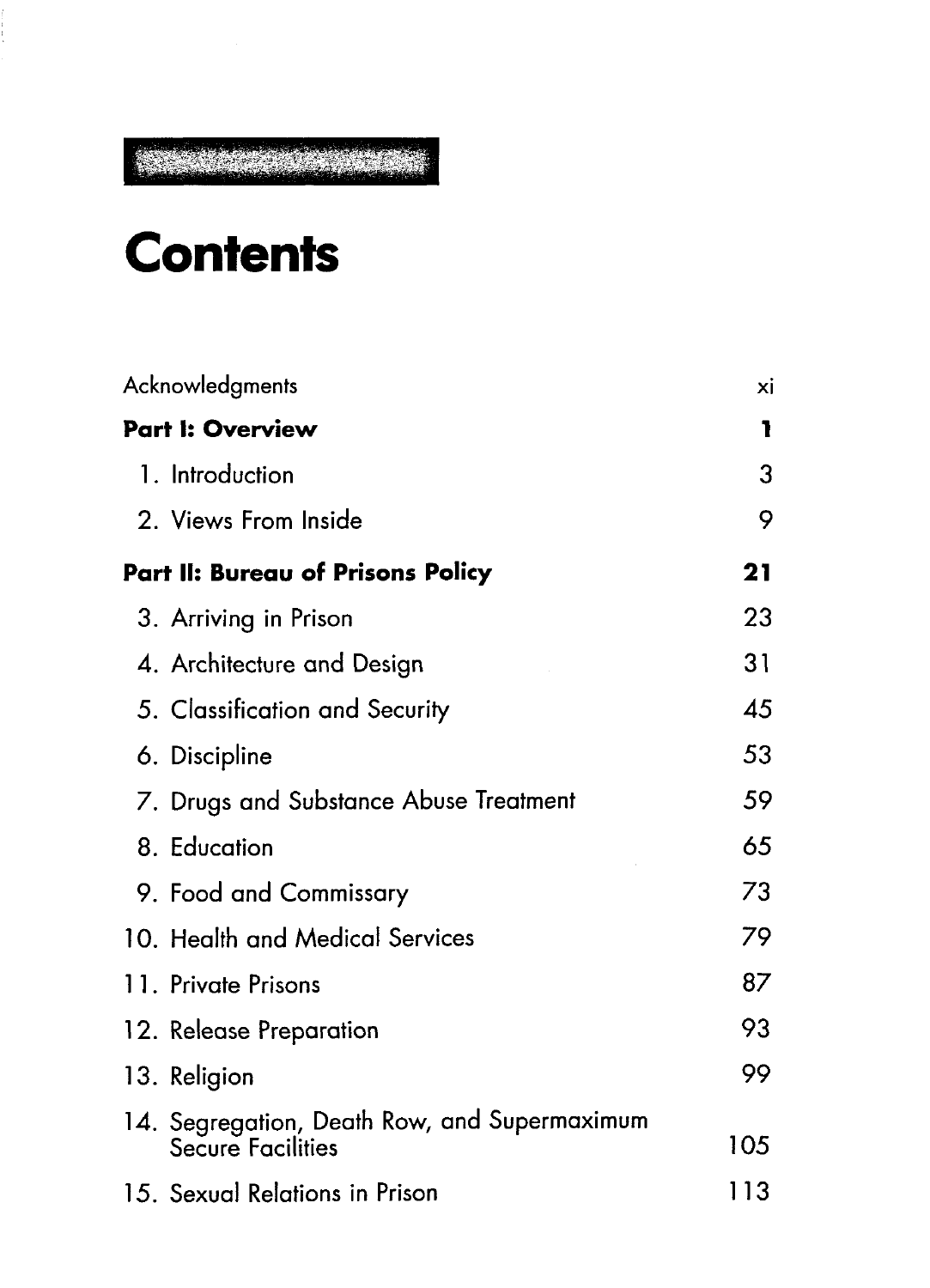| 125<br>17. Violence in Prison<br>133<br>18. Visits<br>139<br>19. Women in Prison<br>147<br>20. Work<br>153<br>21. Conclusion<br>159<br>Appendix A: Bureau of Prison Facilities<br>160<br>Federal Prison Camp Alderson<br>161<br>Federal Correctional Institution Allenwood (Low)<br>162<br>Federal Correctional Institution Allenwood (Medium)<br>163<br><b>Federal Prison Camp Allenwood</b><br>165<br>U.S. Penitentiary Allenwood<br>166<br><b>Federal Correctional Institution Ashland</b><br>167<br><b>Federal Prison Camp Ashland</b><br>168<br><b>Federal Prison Camp Atlanta</b><br>169<br>U.S. Penitentiary Atlanta<br>171<br><b>Federal Correctional Institution Bastrop</b><br>172<br><b>Federal Prison Camp Bastrop</b><br>173<br>Federal Correctional Complex Beaumont (Administrative)<br>173<br>Federal Correctional Institution Beaumont (Low)<br>175<br>Federal Correctional Institution Beaumont (Medium)<br>176<br><b>Federal Prison Camp Beaumont</b><br>176<br><b>U.S. Penitentiary Beaumont</b><br>178<br><b>Federal Correctional Institution Beckley</b><br>179<br><b>Federal Prison Camp Beckley</b><br>179<br>Federal Correctional Institution Big Spring<br>181<br>Federal Prison Camp Big Spring<br>181<br>Federal Prison Camp Boron<br>182<br>Metropolitan Detention Center Brooklyn<br>183<br>Federal Prison Camp Bryan<br>185<br>Intensive Confinement Center Bryan<br>185<br>Federal Correctional Institution Butner (Low)<br>186<br>Federal Correctional Institution Butner (Medium)<br>188<br><b>Federal Medical Center Butner</b><br>188<br><b>Federal Prison Camp Butner</b><br>189<br><b>Federal Medical Center Carswell</b><br>191<br><b>Federal Prison Camp Carswell</b><br>191<br>Metropolitan Correctional Center Chicago | 16. Staff                                             | 119 |
|------------------------------------------------------------------------------------------------------------------------------------------------------------------------------------------------------------------------------------------------------------------------------------------------------------------------------------------------------------------------------------------------------------------------------------------------------------------------------------------------------------------------------------------------------------------------------------------------------------------------------------------------------------------------------------------------------------------------------------------------------------------------------------------------------------------------------------------------------------------------------------------------------------------------------------------------------------------------------------------------------------------------------------------------------------------------------------------------------------------------------------------------------------------------------------------------------------------------------------------------------------------------------------------------------------------------------------------------------------------------------------------------------------------------------------------------------------------------------------------------------------------------------------------------------------------------------------------------------------------------------------------------------------------------------------------------------------------------------------------------------------------|-------------------------------------------------------|-----|
|                                                                                                                                                                                                                                                                                                                                                                                                                                                                                                                                                                                                                                                                                                                                                                                                                                                                                                                                                                                                                                                                                                                                                                                                                                                                                                                                                                                                                                                                                                                                                                                                                                                                                                                                                                  |                                                       |     |
|                                                                                                                                                                                                                                                                                                                                                                                                                                                                                                                                                                                                                                                                                                                                                                                                                                                                                                                                                                                                                                                                                                                                                                                                                                                                                                                                                                                                                                                                                                                                                                                                                                                                                                                                                                  |                                                       |     |
|                                                                                                                                                                                                                                                                                                                                                                                                                                                                                                                                                                                                                                                                                                                                                                                                                                                                                                                                                                                                                                                                                                                                                                                                                                                                                                                                                                                                                                                                                                                                                                                                                                                                                                                                                                  |                                                       |     |
|                                                                                                                                                                                                                                                                                                                                                                                                                                                                                                                                                                                                                                                                                                                                                                                                                                                                                                                                                                                                                                                                                                                                                                                                                                                                                                                                                                                                                                                                                                                                                                                                                                                                                                                                                                  |                                                       |     |
|                                                                                                                                                                                                                                                                                                                                                                                                                                                                                                                                                                                                                                                                                                                                                                                                                                                                                                                                                                                                                                                                                                                                                                                                                                                                                                                                                                                                                                                                                                                                                                                                                                                                                                                                                                  |                                                       |     |
|                                                                                                                                                                                                                                                                                                                                                                                                                                                                                                                                                                                                                                                                                                                                                                                                                                                                                                                                                                                                                                                                                                                                                                                                                                                                                                                                                                                                                                                                                                                                                                                                                                                                                                                                                                  |                                                       |     |
| Federal Correctional Institution Coleman (Low)<br>193                                                                                                                                                                                                                                                                                                                                                                                                                                                                                                                                                                                                                                                                                                                                                                                                                                                                                                                                                                                                                                                                                                                                                                                                                                                                                                                                                                                                                                                                                                                                                                                                                                                                                                            | Federal Correctional Complex Coleman (Administrative) | 192 |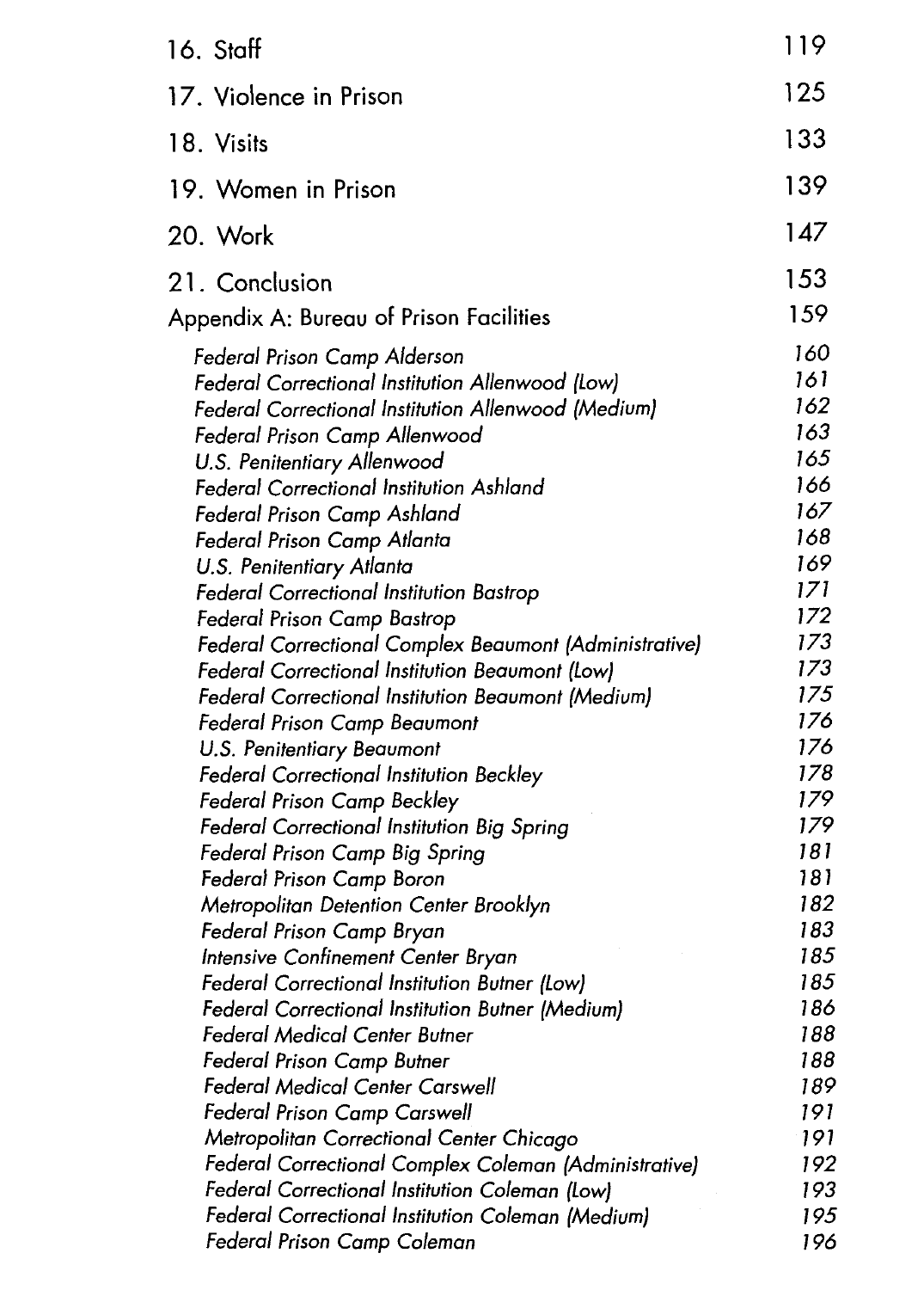| Federal Correctional Institution Cumberland          | 197 |
|------------------------------------------------------|-----|
| Federal Prison Camp Cumberland                       | 199 |
| <b>Federal Correctional Institution Danbury</b>      | 199 |
| Federal Prison Camp Danbury                          | 201 |
| <b>Federal Medical Center Devens</b>                 | 202 |
| Federal Prison Camp Devens                           | 203 |
| <b>Federal Correctional Institution Dublin</b>       | 203 |
| Federal Detention Center Dublin                      | 205 |
| Federal Prison Camp Dublin                           | 206 |
| <b>Federal Prison Camp Duluth</b>                    | 207 |
| Federal Correctional Institution Edgefield           | 208 |
| Federal Prison Camp Edgefield                        | 209 |
| Federal Prison Camp Eglin                            | 210 |
| <b>Federal Correctional Institution Elkton</b>       | 212 |
| Federal Prison Camp Elkton                           | 213 |
| Federal Prison Camp El Paso                          | 214 |
| <b>Federal Correctional Institution El Reno</b>      | 215 |
| Federal Prison Camp El Reno                          | 216 |
| Federal Correctional Institution Englewood           | 217 |
| Federal Prison Camp Englewood                        | 218 |
| <b>Federal Correctional Institution Estill</b>       | 219 |
| Federal Prison Camp Estill                           | 220 |
| <b>Federal Correctional Institution Fairton</b>      | 220 |
| <b>Federal Prison Camp Fairton</b>                   | 222 |
| <b>Federal Correctional Institution Florence</b>     | 222 |
| Federal Prison Camp Florence                         | 223 |
| U.S. Penitentiary Florence                           | 224 |
| U.S. Penitentiary Florence-ADX                       | 225 |
| <b>Federal Correctional Institution Forrest City</b> | 226 |
| <b>Federal Prison Camp Forrest City</b>              | 228 |
| <b>Federal Correctional Institution Fort Dix</b>     | 228 |
| <b>Federal Prison Camp Fort Dix</b>                  | 230 |
| <b>Federal Medical Center Fort Worth</b>             | 230 |
| <b>Federal Correctional Institution Greenville</b>   | 231 |
| <b>Federal Prison Camp Greenville</b>                | 232 |
| Metropolitan Detention Center Guaynabo               | 234 |
| <b>Federal Detention Center Honolulu</b>             | 235 |
| <b>Federal Detention Center Houston</b>              | 235 |
| <b>Federal Correctional Institution Jesup</b>        | 236 |
| Federal Prison Camp Jesup                            | 237 |
| Federal Correctional Institution La Tuna             | 238 |
| Federal Prison Camp La Tuna                          | 239 |
| <b>Federal Prison Camp Leavenworth</b>               | 240 |
| U.S. Penitentiary Leavenworth                        | 241 |
| Federal Prison Camp Lewisburg                        | 242 |
| Intensive Confinement Center Lewisburg               | 243 |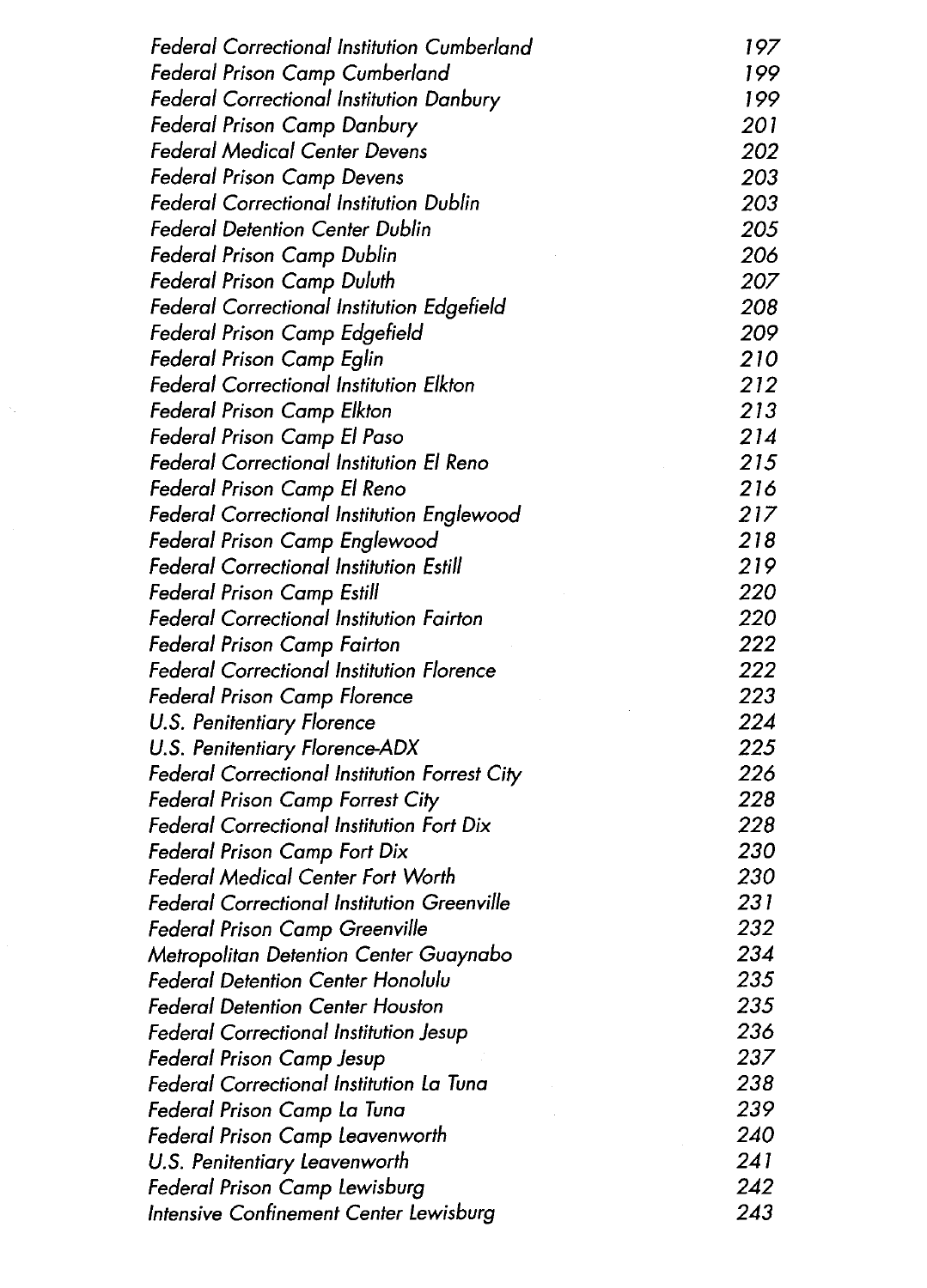| U.S. Penitentiary Lewisburg                        | 243 |
|----------------------------------------------------|-----|
| <b>Federal Medical Center Lexington</b>            | 244 |
| <b>Federal Prison Camp Lexington</b>               | 245 |
| <b>Federal Correctional Institution Lompoc</b>     | 246 |
| <b>Federal Prison Camp Lompoc</b>                  | 247 |
| Intensive Confinement Center Lompoc                | 248 |
| U.S. Penitentiary Lompoc                           | 249 |
| <b>Federal Correctional Institution Loretto</b>    | 251 |
| <b>Federal Prison Camp Loretto</b>                 | 252 |
| Metropolitan Detention Center Los Angeles          | 253 |
| <b>Federal Correctional Institution Manchester</b> | 254 |
| <b>Federal Prison Camp Manchester</b>              | 255 |
| <b>Federal Correctional Institution Marianna</b>   | 256 |
| Federal Prison Camp Marianna                       | 257 |
| <b>Federal Prison Camp Marion</b>                  | 258 |
| U.S. Penitentiary Marion                           | 258 |
| <b>Federal Correctional Institution McKean</b>     | 259 |
| Federal Prison Camp McKean                         | 260 |
| <b>Federal Correctional Institution Memphis</b>    | 261 |
| <b>Federal Prison Camp Memphis</b>                 | 262 |
| <b>Federal Correctional Institution Miami</b>      | 263 |
| Federal Detention Center Miami                     | 264 |
| Federal Prison Camp Miami                          | 265 |
| <b>Federal Correctional Institution Milan</b>      | 266 |
| <b>Federal Prison Camp Montgomery</b>              | 267 |
| <b>Federal Correctional Institution Morgantown</b> | 269 |
| <b>Federal Prison Camp Nellis</b>                  | 270 |
| Metropolitan Correctional Center New York          | 271 |
| <b>Federal Correctional Institution Oakdale</b>    | 272 |
| Federal Detention Center Oakdale                   | 273 |
| Federal Prison Camp Oakdale                        | 275 |
| Federal Transfer Center Oklahoma City              | 275 |
| <b>Federal Correctional Institution Otisville</b>  | 277 |
| <b>Federal Prison Camp Otisville</b>               | 278 |
| Federal Correctional Institution Oxford            | 278 |
| Federal Prison Camp Oxford                         | 279 |
| <b>Federal Correctional Institution Pekin</b>      | 280 |
| Federal Prison Camp Pekin                          | 281 |
| Federal Prison Camp Pensacola                      | 282 |
| Federal Correctional Institution Petersburg        | 282 |
| Federal Prison Camp Petersburg                     | 283 |
| Federal Detention Center Philadelphia              | 284 |
| Federal Correctional Institution Phoenix           | 285 |
| Federal Prison Camp Phoenix                        | 286 |
| Federal Prison Camp Pollock                        | 287 |
| U.S. Penitentiary Pollock                          | 288 |
|                                                    |     |